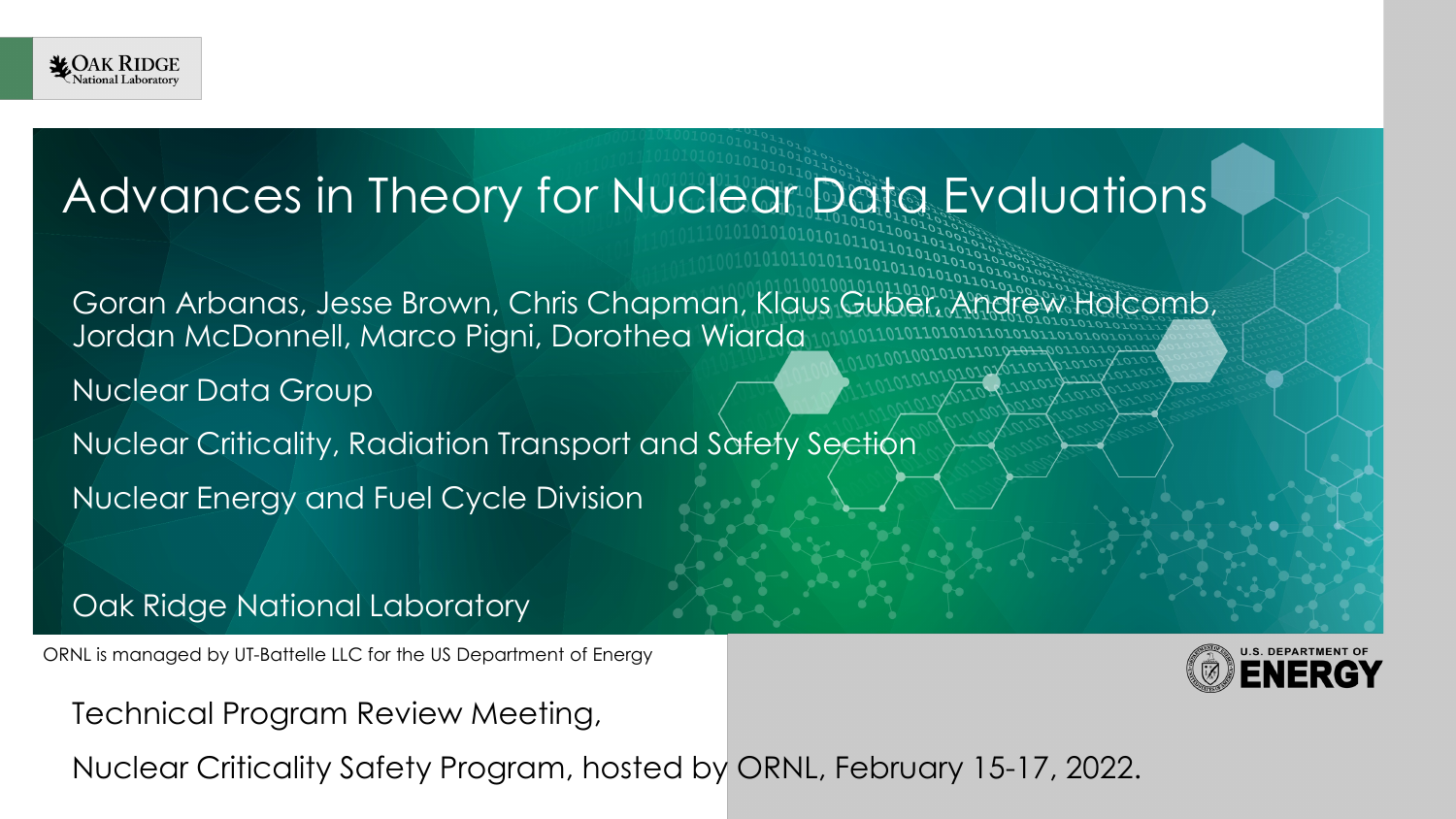### Introduction and Overview

- Theory of evaluations covers models/data/evaluations, UQ – Connects several NCSP Tasks presented at this TPR.
- Advances in R-matrix formalism ("model"):
	- Direct reactions
	- Doorway states
- Advances in evaluations (mean values *and* uncertainties)
	- Generalization of Bayes' theorem with applications to
		- Differential cross section data
		- Integral benchmarks

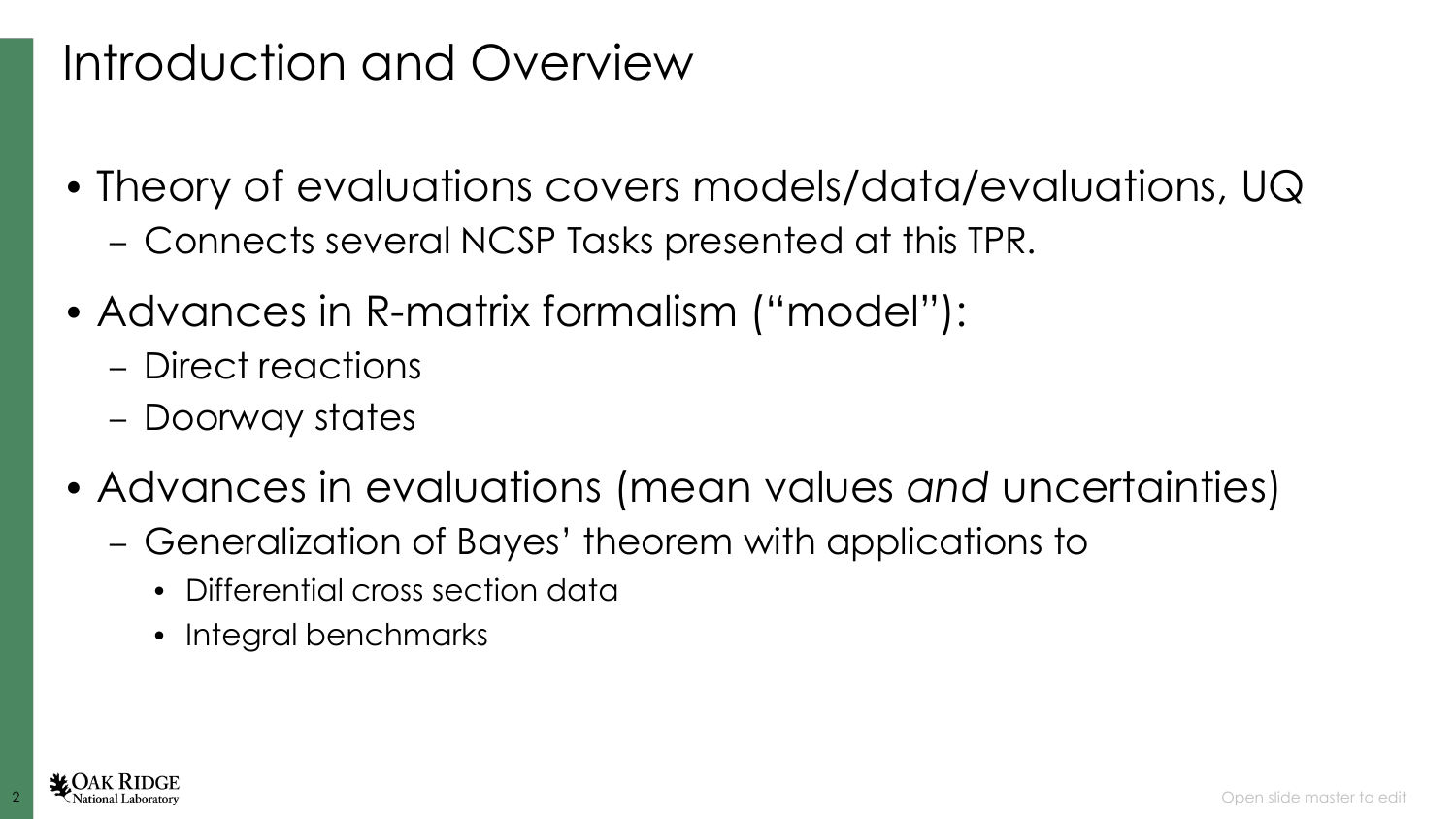## Interplay of modeling, measured data, evaluations:



- Advances were made by generalizing
	- 1. Models: R-matrix formalism to include *direct* and *doorway* reactions
	- 2. Evaluation: Bayes' theorem to account for *imperfect* data
		- New: The posterior model and data no longer forced to be equal

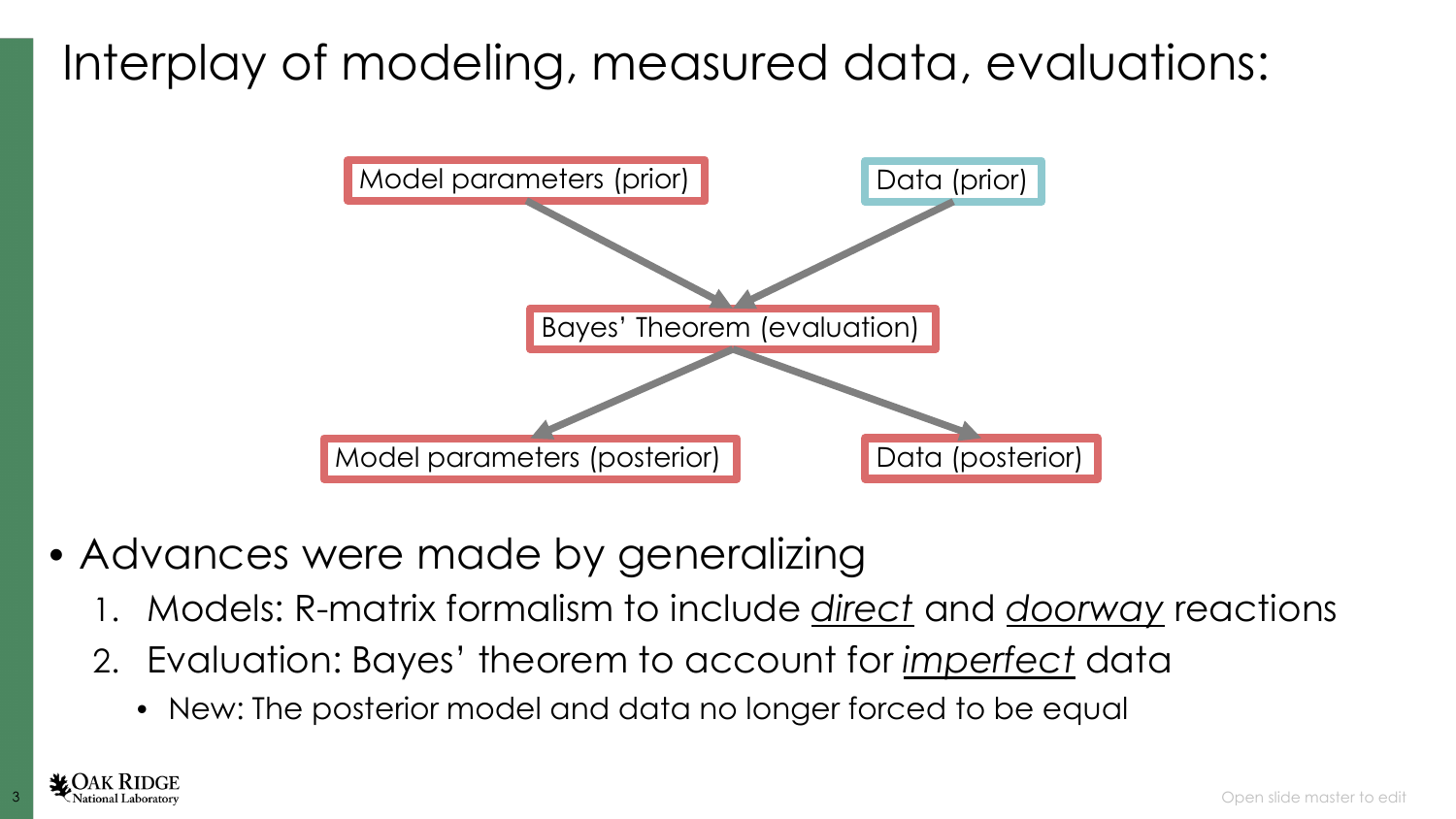# Benefits of the generalized form of the Bayes' Theorem:

- Improves evaluation of any data:
	- differential cross sections (SAMMY) or integral benchmark data (TSURFER)
- Enables Bayesian Monte Carlo evaluation for large data sets
	- Presently not possible numerically due to large chi^2 values in EXP[-chi^2]
	- Useful for UQ of TSL evaluations: see Chris Chapmans talk on TSL
- Enables evaluators to incorporate expert judgment by defining:
	- Posterior expectation values of deviations between the model and data, and the covariance of deviations, to yield reasonable evaluated uncertainties that no longer need to be manually adjusted (increased).
- Enables sequential evaluations consistent with Bayes' Theorem

Vital for accurate uncertainty quantification:

4  $\,$   $\rm \clubsuit$   $\rm \spadesuit_{\rm National Laboratory}^{\rm DAK\,RIDGE}$  see Jesse Brown's talk on the Bayesian Monte Carlo evaluation of RRR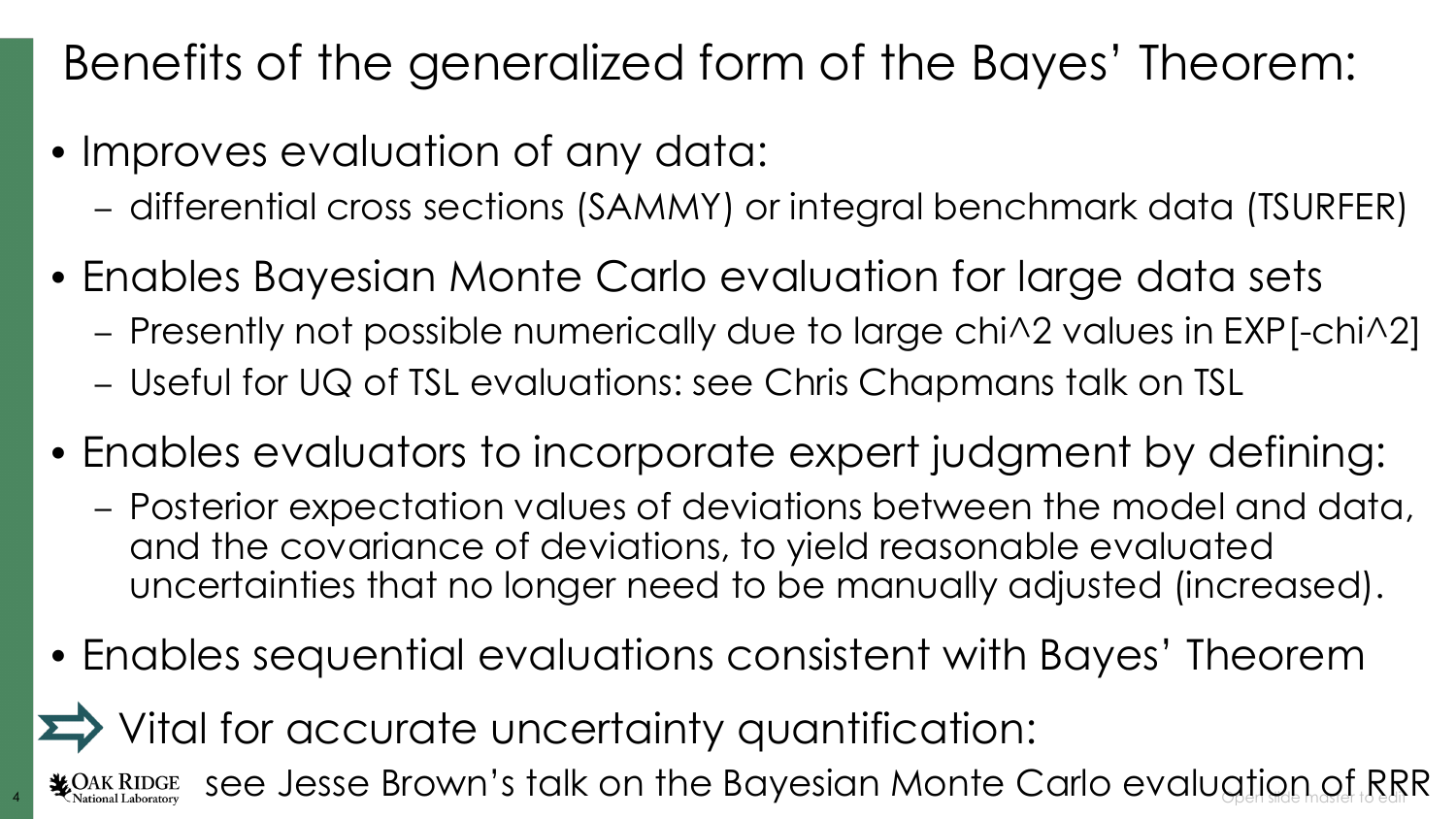## Direct reactions in *R*-matrix formalism

- Conventional *R*-matrix accounts for resonant reactions only
- Parameterization of direct reactions in *R*-matrix was inspired by a 1967 paper Eugene Wigner, and was found to be analogous to a Feshbach's parameterization of direct reactions in *T*-matrix
- Finally, a Reich-Moore approximation is extended to eliminate direct and resonant capture, simultaneously
- SAMMY adds direct capture to the resonant cross section, thus neglecting any interference between them
	- Direct reactions and capture to be implemented post-modernization

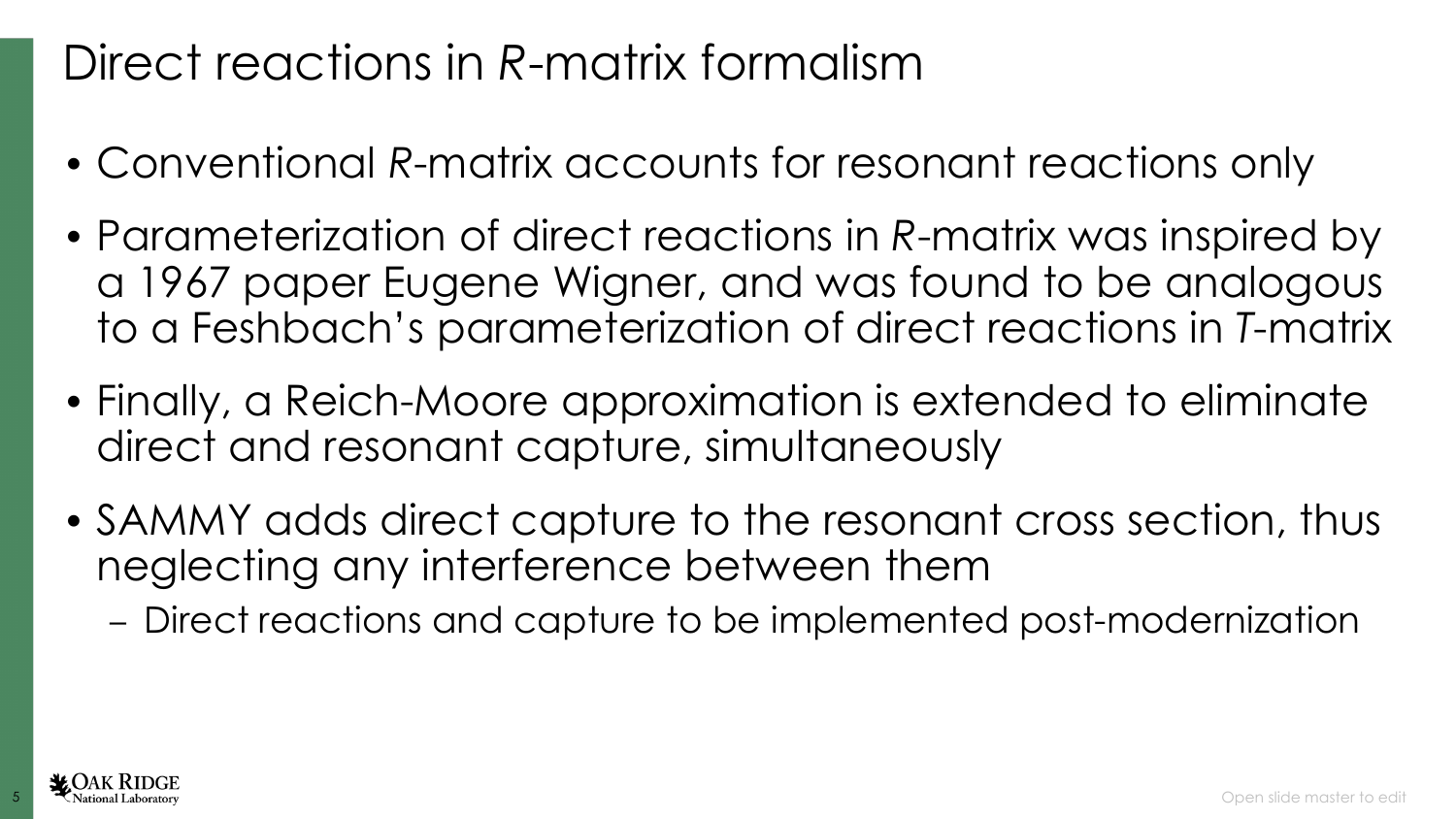## Doorway states in *R*-matrix formalism

- Generalized *R*-matrix formalism to parameterize doorway states:
	- Comparison of formal expressions for doorway state *K*-matrix (derived by Feshbach's projection operator formalism) to the Brune's alternative *R*matrix has helped identify doorway state parameters in R-matrix:
		- Their widths and the strengths of their coupling to compound nuclear resonances